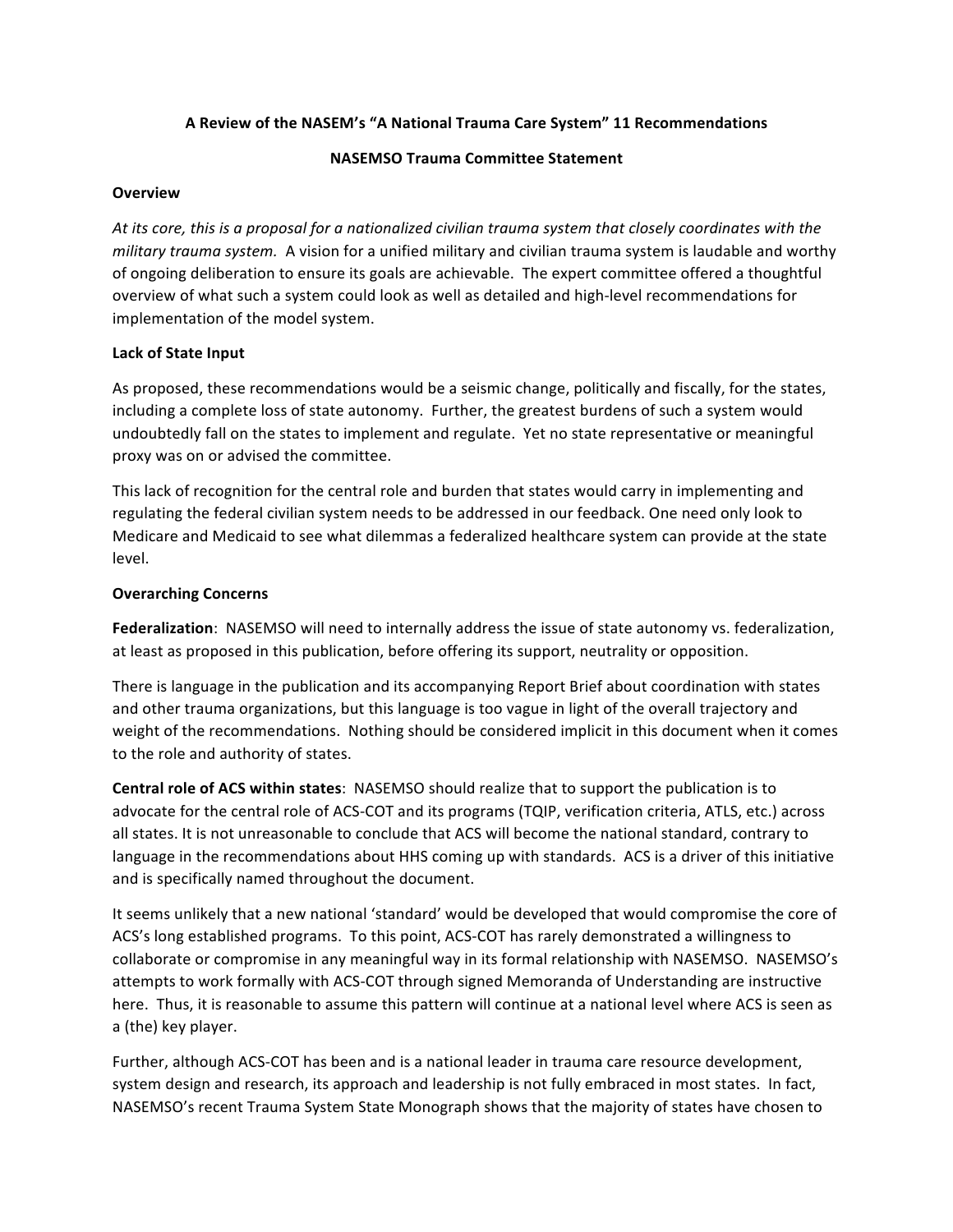amalgamate state-specific criteria with select ACS-COT requirements instead of wholesale adoption of the ACS-COT model. There are many and varied reasons for this; the point being that there would likely be extreme pushback from states if the ACS-COT is the primary author of a national system that would supersede the need for flexibility across states.

## **Additional Questions / Concerns**

- Does the proposed national civilian system involve rural hospitals? That is, will national standards (ACS-COT) and reporting expectations be applied to rural Level 3, 4, and 5 hospitals? If so, it would be the demise of existing rural trauma systems which are the backbone of care in rural states. This could lead to further health inequity for already disadvantaged areas where level I/II care is not available.
- National standards will result in a decrease in the number of urban trauma centers across the nation (Recommendation 4). Though not completely unwarranted, this goal of ACS-COT will be a political and fiscal burden on states to regulate.
- Funding this vision will require almost limitless resources. States will need a massive initial and ongoing influx of funds if they are to implement and regulate their part of the system. There does not seem to be any upfront acknowledgment of this in the recommendations.

### **Areas of Encouragement**

Many recommendations in this report touch on identified problems in all existing trauma systems. Successful efforts to address the following issues (regardless of the establishment of a formal national trauma system) would provide immense benefit to patients and advance the development of enhanced state systems:

- Rapid adoption of best practices and care guidelines
- National data and reporting system
- National benchmarks
- Integrated real-time registries
- Integration of trauma registries into EHRs
- Assuring competence of our military surgeons during peacetime
- Addressing HIPAA to remove barriers
- Incentives for participation in evidence-based quality improvement programs
- Integrating EMS as healthcare providers
- Integrating military and civilian training for trauma care
- Integrating rehabilitation into the care of the trauma patient from the beginning of care

# **Moving Forward**

Finally, the stated goal of the committee was as follows: "This committee was convened to study and evaluate progress toward better trauma care and outcomes, especially in the military sector; to understand how that progress relates to elements of a learning health system; to recommend how learning and improvement could be even better; and to understand how both trauma care and learning can best be translated between the military and civilian trauma care systems." Preface, page xiv.